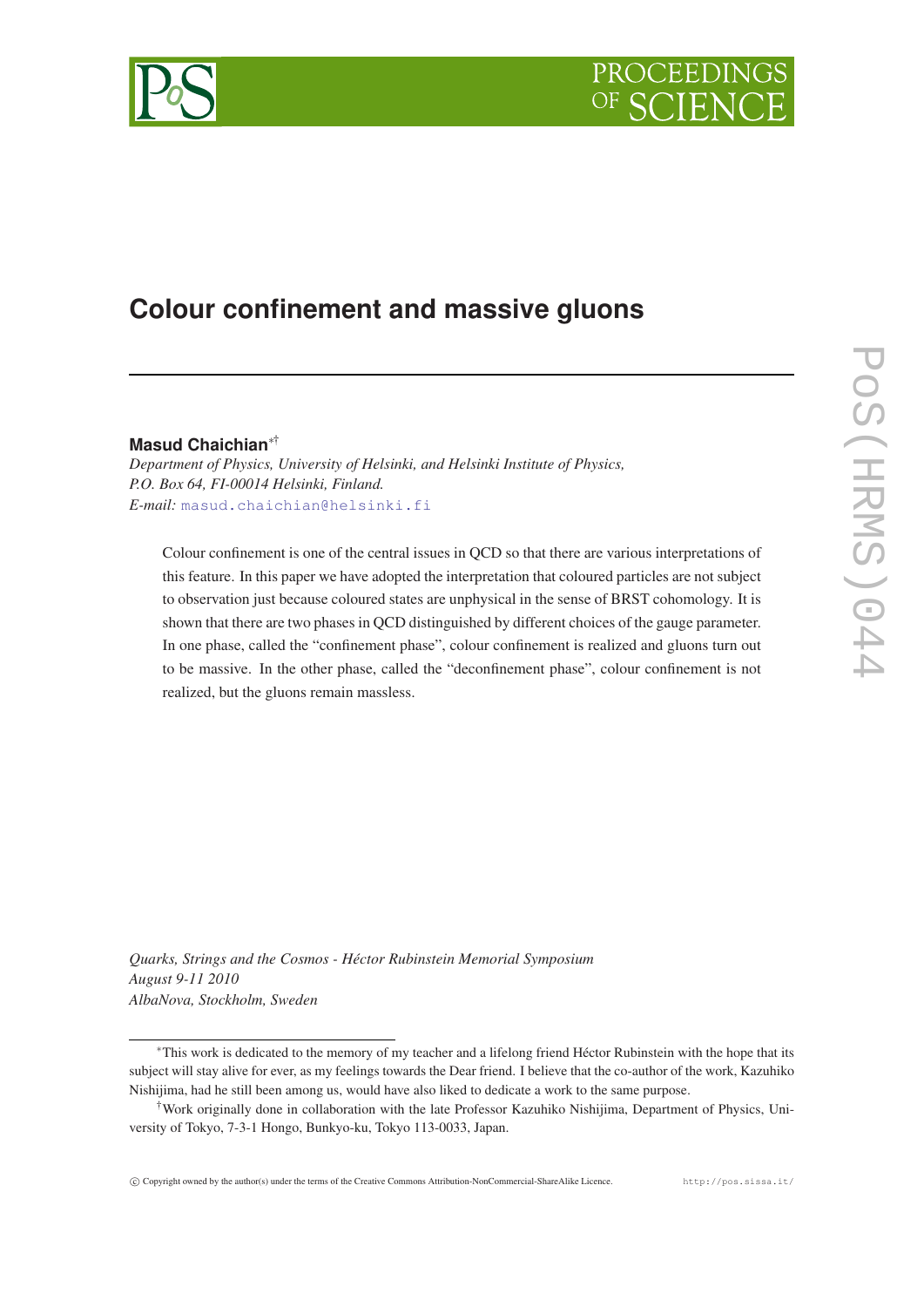## 1. Introduction

Strong interactions of hadrons are considered to be governed by QCD dealing with the interactions of quarks and gluons. It is a gauge theory based on the colour *SU*(3) group and a strongly interacting particle belongs to an irreducible representation of this group, for instance, quarks and gluons belong to the colour triplet and octet representations, respectively. It so happens, however, that those particles that belong to non-singlet representations are not subject to direct observations and this property is referred to as colour confinement. Thus both quarks and gluons are unobservable, and the only observable particles are colour singlet composite particles called hadrons.

Experimentally, we can study the properties of quarks and gluons only through hadrons. In order to study hadron-hadron interactions theoretically we shall first illustrate the problem by a similar one in QED. The interaction between two charged particles is governed by Coulomb's law, but the interaction between two electrically neutral particles is represented by the van der Waals potential,

$$
V_{vdW}(r) \propto r^{-6}.\tag{1.1}
$$

This shows that the electric fields generated by neutral systems penetrate into the vacuum without any sharp cut-off.

In QCD we can elucidate the dynamical properties of colour-neutral hadrons with reference to dispersion relations. For the scattering of hadrons, for instance, they remain applicable provided that confinement excludes quarks and gluons from the physical intermediate states appearing in the unitarity conditions. This is precisely the condition for colour confinement. As a typical example, let us consider nucleon-nucleon scattering, then the potential between them is given by the pole contribution in the crossed channels. The least massive hadron that can be exchanged between them is the pion, and the resulting interaction is represented by the Yukawa potential,

$$
V_Y(r) \propto \frac{\exp(-\mu r)}{r},\tag{1.2}
$$

where  $\mu$  denotes the pion mass.

In comparison with the van der Waals force in QED we recognize that the flux of the colour gauge field emerging from colour singlet nucleons cannot penetrate into the confining vacuum beyond a certain range thereby leaving no trace of long-range forces and that the penetration depth is given by the pion Compton wave length. Thus we recognize a similarity between the Yukawa mechanism for generating nuclear forces and the Meissner effect in the type II super conductors. This similarity strongly suggests that the vacuum allows penetration of the flux of the colour gauge field generated by hadrons only by a finite length.

Thus we many point out two salient features of QCD on the basis of the experimental properties of hadrons: i) colour confinement, ii) finite penetration length of the fluxes of the colour gauge field.

The first one, colour confinement, has been elucidated in  $[1-8]$  $[1-8]$  $[1-8]$  $[1-8]$  and we shall concentrate ourselves on the second problem in the present article. Actually, we interpret ii), finite penetration length, as an evidence for massive gluons and we shall show that realization of colour confinement as interpreted in  $[1-8]$  $[1-8]$  $[1-8]$  $[1-8]$  automatically leads to massive gluons. This is the main subject of this paper.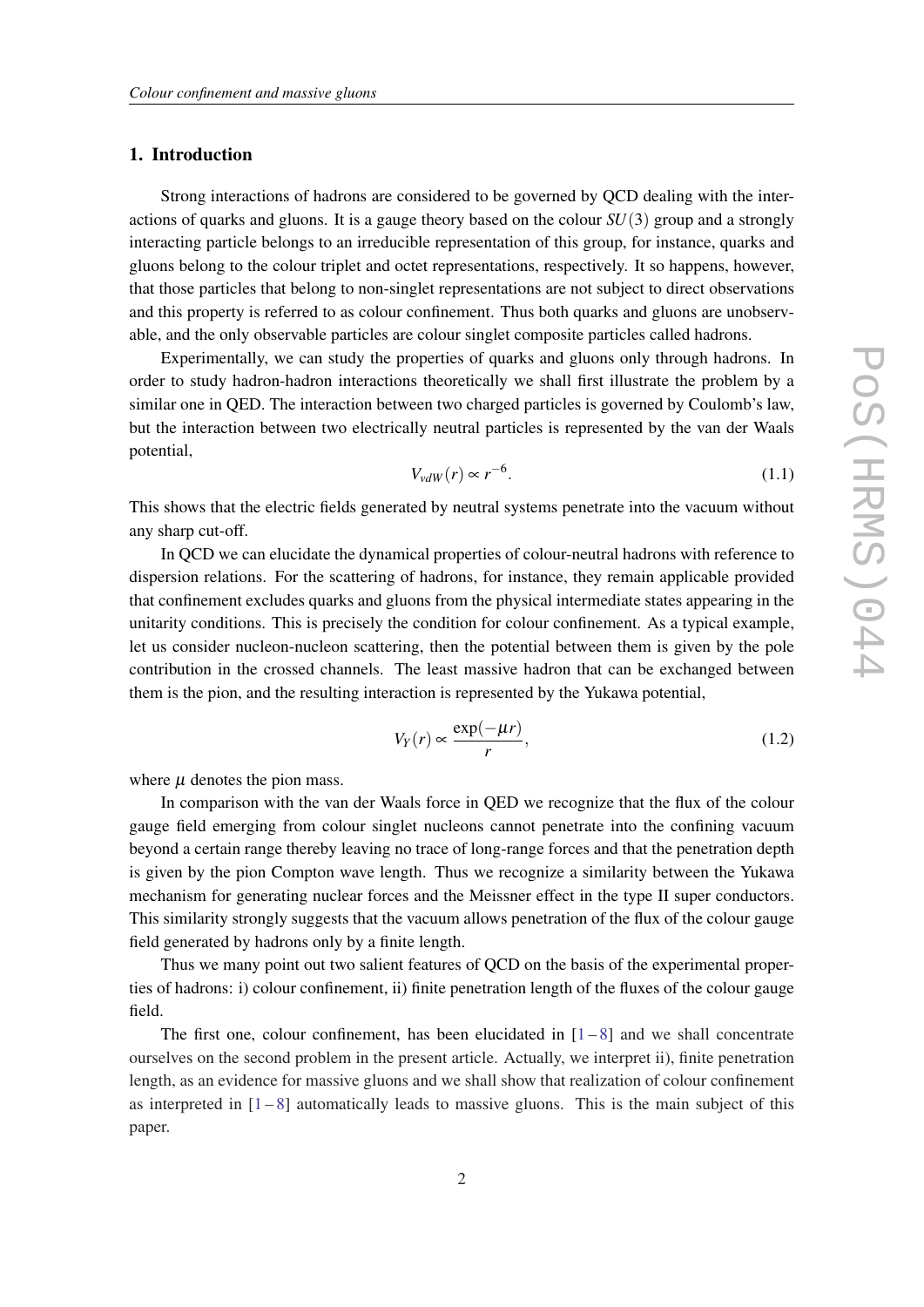<span id="page-2-0"></span>In Sec. 2 we shall recapitulate the arguments for colour confinement based on BRST invariance [[11\]](#page-12-0) and asymptotic freedom [\[9,](#page-12-0) [10](#page-12-0)]. In Sec. 3 we shall show that gluons turn out to be massive when colour confinement is realized. In Sec. 4 we show that confinement is realized only in the gauges in which  $Z_3^{-1} = 0$  is realized. This is referred to as the confinement phase. On the other hand, gluons remain massless in the other gauges in which the above condition is not met, and this case is referred to as the deconfinement phase.

# 2. BRST Invariance and Colour Confinement

In this section we shall recapitulate the essence of the interpretation of colour confinement that has been developed in a series of articles  $[1-8]$  $[1-8]$  $[1-8]$  $[1-8]$ .

In a covariant quantization of gauge fields introduction of indefinite metric is indispensable. Thus the resulting state vector space  $\mathcal V$  involves unphysical states of indefinite metric and we have to find a criterion to select physical states out of  $\mathcal V$ . For this purpose we employ the Lorentz condition in QED as a subsidiary condition, but it is more involved in non-Abelian gauge theories. In what follows we shall confine ourselves to QCD, and in order to fix the notation we start from its Lagrangian density in the metric  $g_{\mu\nu} = \text{diag}(1, -1, -1, -1)$ 

$$
\mathcal{L} = \mathcal{L}_{inv} + \mathcal{L}_{gf} + \mathcal{L}_{FP},\tag{2.1}
$$

where

$$
\mathcal{L}_{inv} = -\frac{1}{4} F^{\mu\nu} \cdot F_{\mu\nu} + i \overline{\psi} (\gamma^{\mu} D_{\mu} - m) \psi, \qquad (2.2a)
$$

$$
\mathcal{L}_{gf} = -A^{\mu} \cdot \partial_{\mu} B + \frac{\alpha}{2} B \cdot B, \qquad (2.2b)
$$

$$
\mathcal{L}_{FP} = -i\partial^{\mu}\bar{c} \cdot D_{\mu}c \tag{2.2c}
$$

in the customary notation  $[1-8]$  $[1-8]$  $[1-8]$  $[1-8]$ . We have suppressed the colour and flavor indices in (2.2). The second Lagrangian density (2.2b) is the gauge-fixing term in which  $\alpha$  denotes the gauge parameter and *B* the Nakanishi-Lautrup auxiliary field. The last one (2.2c) is the Faddeev-Popov ghost term, and the hermitian scalar fields  $c$  and  $\bar{c}$  are anticommuting and are called Faddeev-Popov (FP) ghost fields. The local gauge invariance is respected only by the first term (2.2a) but not by the other two, (2.2b) and (2.2c), introduced for the purpose of quantization. The total Lagrangian is invariant, however, under the global BRST transformations [[11\]](#page-12-0) defined below.

#### BRST transformations

Let us consider an infinitesimal gauge transformation of the gauge and quark fields and replace the infinitesimal gauge function either by  $c$  or  $\bar{c}$ . They define two kinds of BRST transformations denoted by  $\delta$  and  $\overline{\delta}$ , respectively.

$$
\delta A_{\mu} = D_{\mu} c, \qquad \overline{\delta A_{\mu}} = D_{\mu} \overline{c}, \qquad (2.3)
$$

$$
\delta \psi = ig(c \cdot T)\psi, \qquad \overline{\delta \psi} = ig(\overline{c} \cdot T)\psi. \tag{2.4}
$$

where the matrix *T* is introduced in the covariant derivative of  $\psi$  as

$$
D_{\mu}\psi = (\partial_{\mu} - igT \cdot A_{\mu})\psi, \qquad (2.5)
$$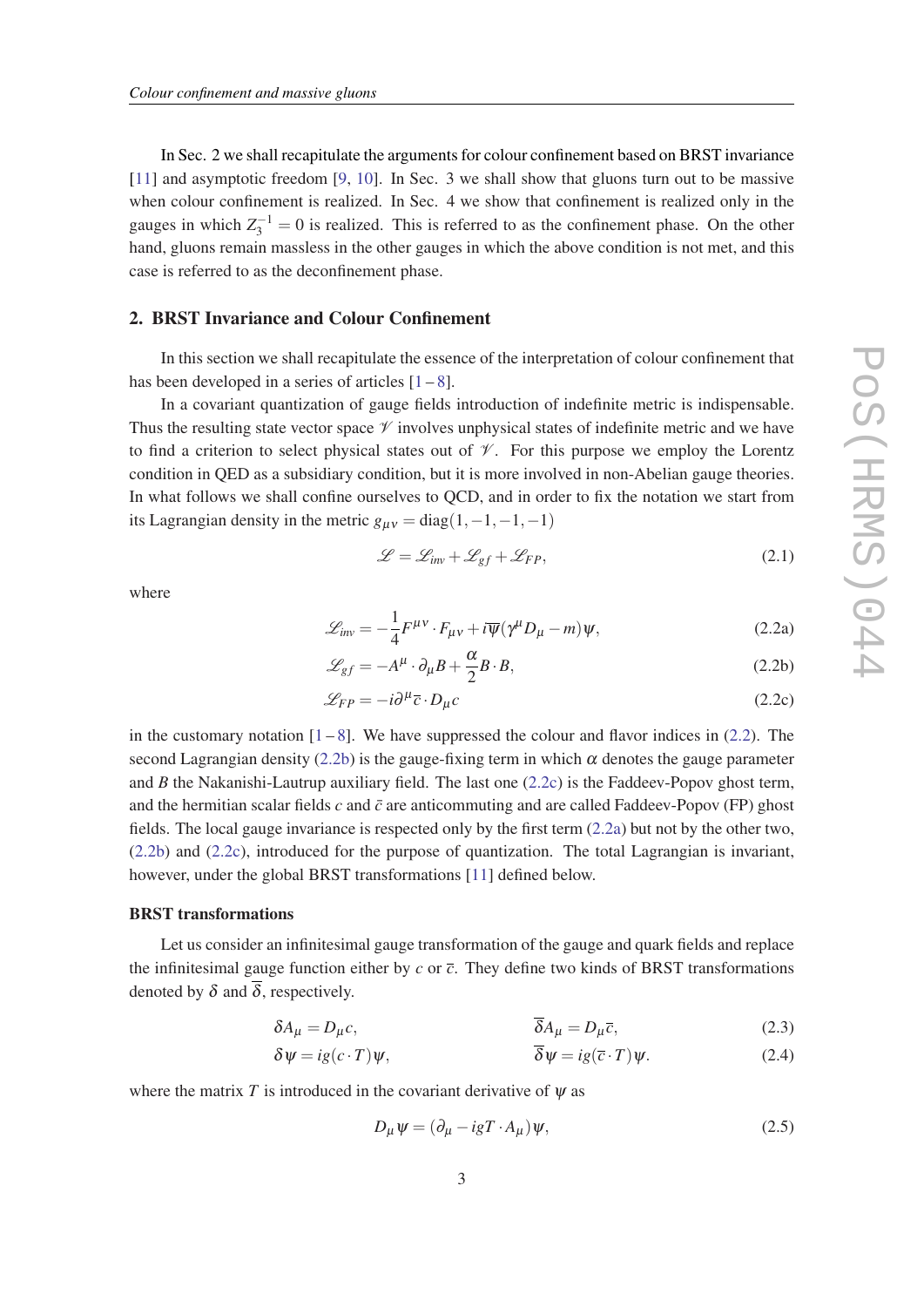<span id="page-3-0"></span>For the auxiliary fields  $B$ ,  $c$  and  $\bar{c}$  local gauge transformations are not even defined, but their BRST transformations can be introduced by requiring the invariance of the local Lagrangian density, namely,

$$
\mathcal{L} = \overline{\delta}\mathcal{L} = 0. \tag{2.6}
$$

We shall not write them down explicitly, however, since they are not relevant to the following arguments. Noether's theorem states that the BRST invariance of the Lagrangian density amounts to two conserved BRST charges denoted by  $Q_B$  and  $\overline{Q}_B$ . They satisfy

$$
\delta \phi = i \left[ Q_B, \phi \right]_{\mp}, \qquad \overline{\delta} \phi = i \left[ \overline{Q}_B, \phi \right]_{\mp}, \tag{2.7}
$$

where we choose the  $-(+)$  sign, when the field  $\phi$  is of an even (odd) power in the ghost fields *c* and  $\overline{c}$ .

Equations of motion for the gauge field can be expressed with the help of BRST transformations as  $[1-8]$  $[1-8]$  $[1-8]$  $[1-8]$ 

$$
\partial^{\mu} F_{\mu\nu} + gJ_{\nu} = i\delta \overline{\delta} A_{\nu},\tag{2.8}
$$

where  $J_v$  denotes the colour current density and *g* the gauge coupling constant. It is worth noting that all three terms in Eq. (2.8) are divergenceless separately, in particular

$$
\partial^{\nu}(i\delta\overline{\delta}A_{\nu})=0.\tag{2.9}
$$

The BRST charges are hermitian and nilpotent, for example,

$$
Q_B^{\dagger} = Q_B, \qquad Q_B^2 = 0. \tag{2.10}
$$

The nilpotency implies introduction of indefinite metric and a physical state  $|f\rangle$  is defined by the constraint

$$
Q_B|f\rangle = 0, |f\rangle \in \mathscr{V}.
$$
\n(2.11)

The set of physical states including the vacuum state  $|0\rangle$  forms the physical subspace of  $\mathcal V$  denoted by V*phys*,

$$
\mathscr{V}_{phys} = \{ |f\rangle : Q_B | f\rangle = 0, |f\rangle \in \mathscr{V} \}.
$$
\n(2.12)

Then the S matrix is BRST invariant and satisfies

$$
\delta S = i[Q_B, S] = 0,\tag{2.13}
$$

so that the physical subspace  $\mathcal{V}_{phys}$  is an invariant subspace of the S matrix.

Furthermore, we introduce a subspace of  $\mathcal V$  called the daughter subspace  $\mathcal V_d$  defined by

$$
\mathscr{V}_d = \{ |f\rangle : |f\rangle = Q_B |g\rangle, |g\rangle \in \mathscr{V} \}.
$$
\n(2.14)

Then because of the nilpotency of  $Q_B$ ,  $\mathcal{V}_d$  is a subspace of  $\mathcal{V}_{phys}$ ,

$$
\mathcal{V}_d \subset \mathcal{V}_{phys},\tag{2.15}
$$

and we introduce the Hilbert space  $\mathcal{H}$  by

$$
\mathcal{H} = \mathcal{V}_{phys} / \mathcal{V}_d. \tag{2.16}
$$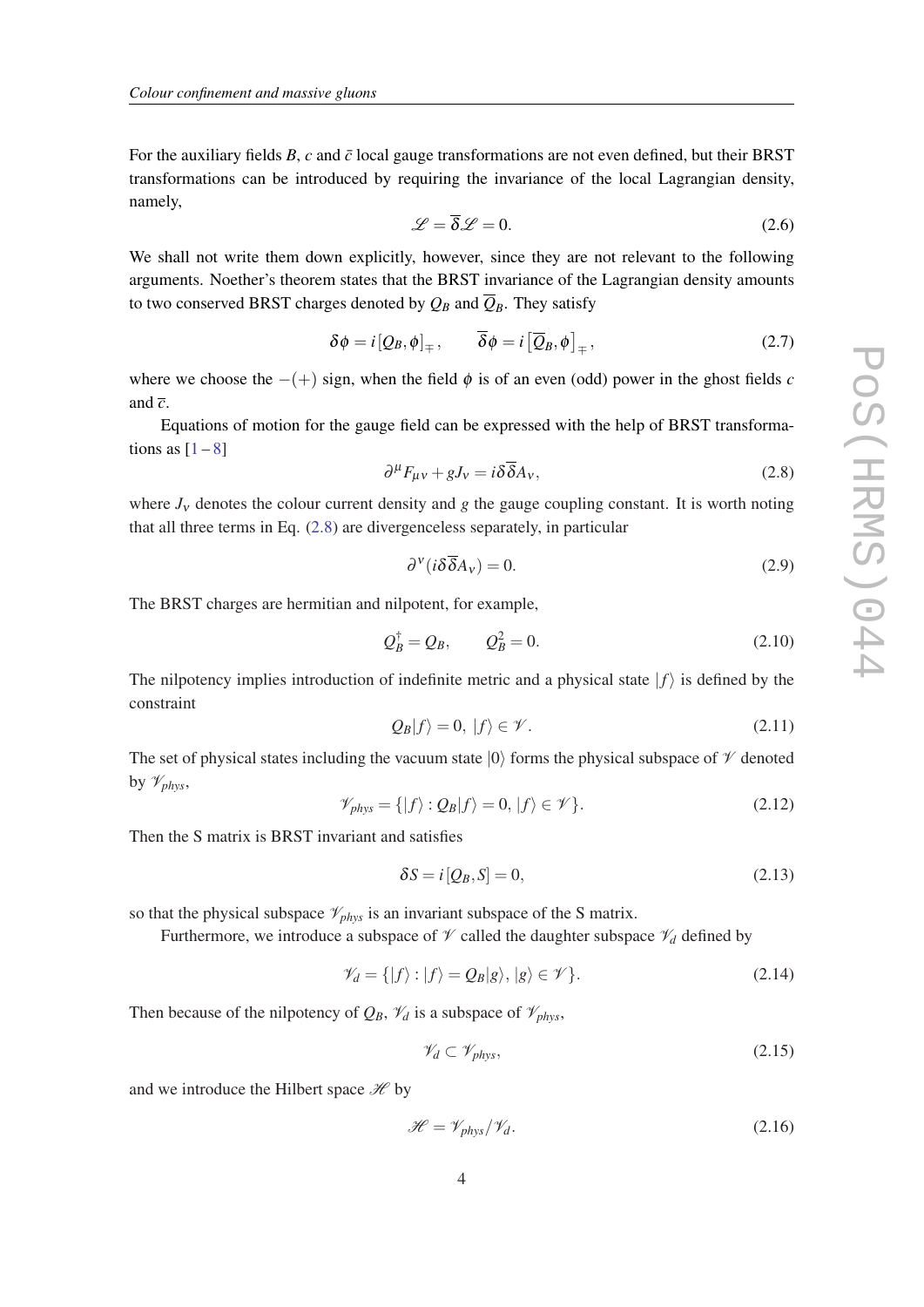<span id="page-4-0"></span>We may compare  $\mathcal{V}_{phys}$ ,  $\mathcal{V}_d$  and  $\mathcal{H}$  to closed forms, exact forms, and cohomology in Cartan's algebra and [\(2.16](#page-3-0)) may be called the BRST cohomology [\[3](#page-12-0), [13,](#page-13-0) [14](#page-13-0)].

When the quark and gluon states are not physical, they are unobservable and hence confined. Thus the problem of colour confinement reduces to demonstration of the conditions

$$
Q_B|quark\rangle \neq 0, \qquad Q_B|gluon\rangle \neq 0.
$$
 (2.17)

In a series of papers  $[1-8]$  $[1-8]$  $[1-8]$  $[1-8]$  it has been shown that the criterion for colour confinement takes a simple form

$$
C = 0,\t(2.18)
$$

where the constant *C* is defined by

$$
\partial^{\nu}\langle i\delta\bar{\delta}A^a_{\nu}(x),A^b_{j}(y)\rangle = i\delta_{ab}C\partial_{j}\delta^{4}(x-y) \quad (j=1,2,3). \tag{2.19}
$$

Here and in what follows  $\langle \cdots \rangle$  denotes the vacuum expectation value of the time-ordered product.

Furthermore, with the help of the renormalization group and asymptotic freedom  $[1 - 5, 14]$  $[1 - 5, 14]$  $[1 - 5, 14]$  $[1 - 5, 14]$  $[1 - 5, 14]$  $[1 - 5, 14]$ , it has been shown that the conditions (2.18) follows from

$$
Z_3^{-1} = 0,\t\t(2.20)
$$

where  $Z_3$  is the renormalization constant of the colour gauge field.

It has already been shown by Oehme and Zimmermann [[15\]](#page-13-0) without reference to perturbation theory that the above condition is satisfied in the Landau gauge for  $N_f < 10$  on the basis of RGE and asymptotic freedom. It is true that the anomalous dimensions in RGE are evaluated in perturbation theory, but even then some results are valid beyond perturbation theory thanks to asymptotic freedom. Depending on the nature of the objects RGE provides results at different levels of precision, namely, (1) approximate or semi-perturbative, or (2) exact. For instance, evaluation of the coefficient functions in the operator product expansion falls into the first category, whereas examination of some global properties of the theory falls into the second category. In fact, asymptotic freedom itself follows from the negative beta function evaluated in the lowest order, but this concept of asymptotic freedom is considered to be valid beyond perturbation theory. Likewise, the condition (2.20) for colour confinement falls into the second category. This condition has been derived from unbroken non-abelian gauge symmetry and asymptotic freedom related to the high energy behavior of the quark-gluon system. When  $Z_3^{-1}$  is expressed as the integral of the Lehmann spectral function of the gluon propagator over the entire energy region, however, Eq. (2.20) indicates a delicate balance of the contributions from all energy regions including both ultraviolet and infrared. In this sense this condition gives an indirect constraint on the infrared behavior of this system. This should be contrasted with Wilson's area law in which the low-energy or long-distance behavior plays a dominant role in explaining quark confinement. It is also worth emphasizing that as a consequence of the above condition all the particles belonging to non-singlet representations of the colour group are confined for the same cause.

## 3. Pole Structure of Green's Functions and Massive Gluons

In this section we shall show that gluons turn out to be massive when the condition for colour confinement  $(2.18)$  is satisfied. For this purpose we start form Eq.  $(2.8)$ . This equation has been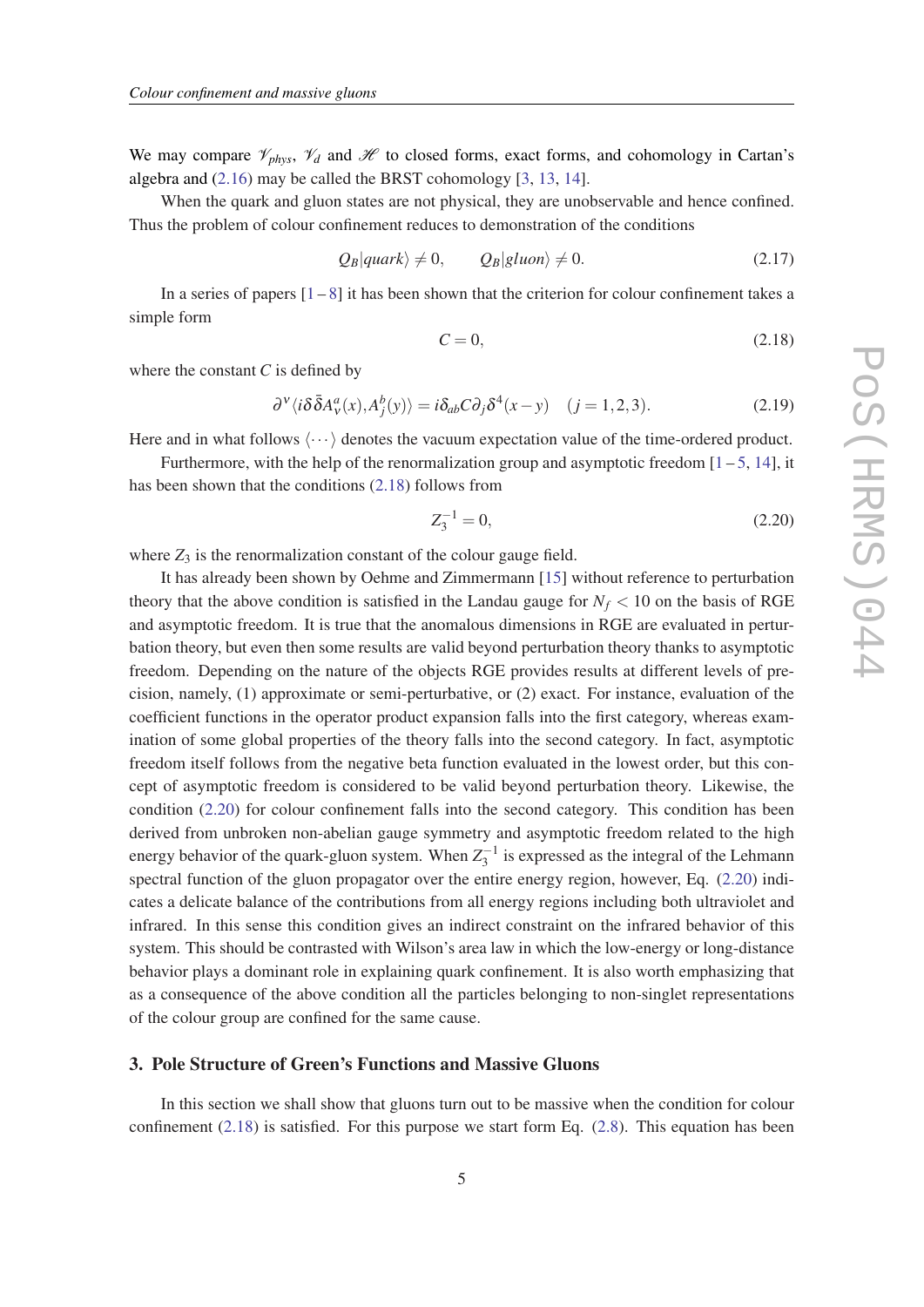given in the unrenormalized form so that we put the script (0) to unrenormalized expressions and rewrite [\(2.8\)](#page-3-0) as

$$
\partial^{\mu} F_{\mu\nu}^{(0)} + g_0 J_{\nu}^{(0)} = i \delta \overline{\delta} A_{\nu}^{(0)}.
$$
 (3.1)

Then we study its relationship to the renormalized version, and in order to facilitate understanding of the nature of the problem we start from its abelian version or QED, namely,

$$
\partial^{\mu} F_{\mu\nu}^{(0)} + e_0 J_{\nu}^{(0)} = -\partial_{\nu} B^{(0)}, \tag{3.2}
$$

The multiplicative renormalization of fields and parameters relevant to this equation can be summarized as

$$
A_{\mu}^{(0)} = Z_3^{1/2} A_{\mu}, \qquad B^{(0)} = Z_3^{-1/2} B, \qquad J_{\nu}^{(0)} = J_{\nu}, \tag{3.3}
$$

$$
e_0 = Z_3^{-1/2} e, \qquad \alpha_0 = Z_3 \alpha. \tag{3.4}
$$

The renormalized version of Eq. (3.2) is given by

$$
\partial^{\mu}F_{\mu\nu} + e\tilde{J}_{\nu} = -\partial_{\nu}B,\tag{3.5}
$$

where

$$
e\tilde{J}_V = Z_3^{-1} \left[ eJ_V + (1 - Z_3) \partial_V B \right]. \tag{3.6}
$$

It so happens that both  $\partial^{\mu}F_{\mu\nu}$  and  $\partial_{\nu}B$  are multiplicatively renormalized but with different multiplicative factors. This mismatch forces to introduce operator mixing for renormalization [[16\]](#page-13-0). Since both  $\partial^{\mu}F_{\mu\nu}$  and  $\partial_{\nu}B$  are finite operators so must be  $\tilde{J}_{\nu}$  too.

Essentially the same situation takes place in QCD, and the renormalized version of (3.1) is given by

$$
\partial^{\mu} F^{a}_{\mu\nu} + g \tilde{J}^{a}_{\nu} = i \delta \overline{\delta} A^{a}_{\nu}, \tag{3.7}
$$

where  $\tilde{J}_v^a$  is a linear combination of  $J_v^a$  and  $i\delta\bar{\delta}A_v^a$ . The space integral of  $J_0^a$  gives the colour charge *Q a* .

$$
Q^a = \int d^3x J_0^a(x),\tag{3.8}
$$

satisfying the commutation relations of the colour SU(3) algebra,

$$
\left[Q^a, Q^b\right] = i f_{abc} Q^c. \tag{3.9}
$$

With the help of Eq. (3.7) we can write down an equation for two-point Green's functions of the form

$$
\langle \partial^{\lambda} F_{\lambda\mu}^{a}(x), A_{\nu}^{b}(y) \rangle + \langle g\tilde{J}_{\mu}^{a}(x), A_{\nu}^{b}(y) \rangle = \langle i\delta\overline{\delta}A_{\mu}^{a}, A_{\nu}^{b}(y) \rangle. \tag{3.10}
$$

In what follows we shall study the structure of the Fourier transforms of these Green's functions.

Let  $F_{\mu}$  and  $G_{\nu}$  be vector fields and introduce

$$
\langle F_{\mu}(x), G_{\nu}(y) \rangle = \frac{-i}{(2\pi)^4} \int d^4k e^{ik \cdot (x-y)} T_{\mu\nu}(k), \tag{3.11}
$$

and the Fourier transform of  $\langle F_\mu, G_v \rangle$  is denoted by

$$
T_{\mu\nu}(k) = \text{FT}\langle F_{\mu}, G_{\nu} \rangle. \tag{3.12}
$$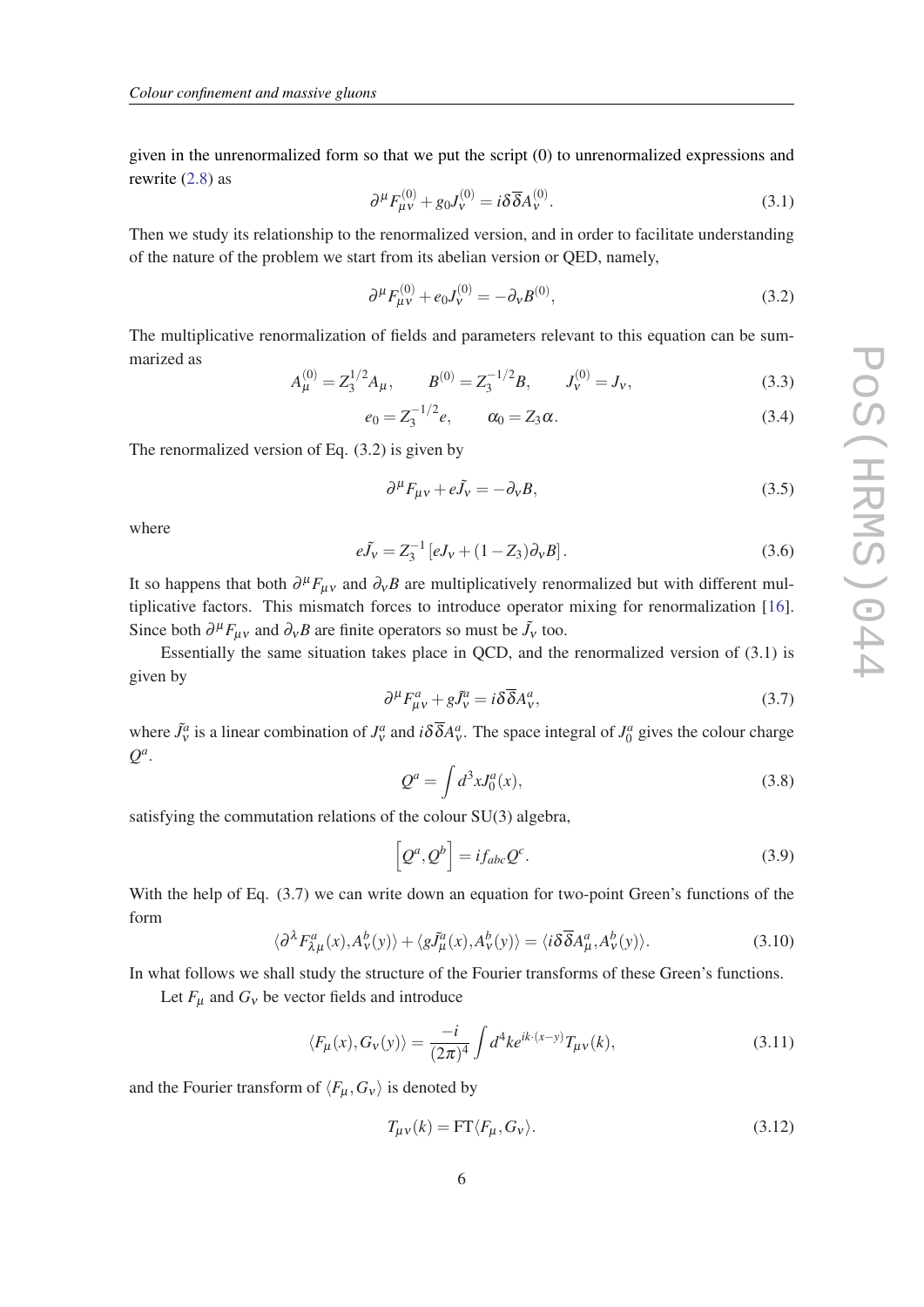Then  $T_{\mu\nu}$  can be expressed as a linear combination of two covariants:

$$
T_{\mu\nu}(k) = -\frac{k_{\mu}k_{\nu}}{k^2 + i\epsilon}T_0(k^2) - (g_{\mu\nu} - \frac{k_{\mu}k_{\nu}}{k^2 + i\epsilon})T_1(k^2).
$$
 (3.13)

Next we introduce two conditions:

**Condition 1**) Assume  $\partial_{\mu}F_{\mu} = 0$  and/or  $\partial_{\mu}G_{\mu} = 0$ , then we get

$$
T_0(k^2) = T_0, \text{ constant.} \tag{3.14}
$$

**Condition 2)** Assume in addition to the condition 1) that  $Q|0\rangle = \langle 0|Q = 0$ , where

$$
Q = \int d^3x F_0(x),\tag{3.15}
$$

then we have

$$
T_0 = 0.\t\t(3.16)
$$

Indeed, when this condition is not met we have a broken symmetry and the Nambu-Goldstone boson shows up in the form  $T_0 \neq 0$ .

All three terms in Eq.  $(3.10)$  satisfy the condition 1) and their Lehmann representations are given as follows. First, by taking account of the antisymmetry between subscripts  $\lambda$  and  $\mu$ , we find

$$
FT\langle F_{\lambda\mu}, A_{\nu}\rangle = -i(k_{\lambda}g_{\mu\nu} - k_{\mu}g_{\lambda\nu})\left[\frac{R}{k^2 + i\epsilon} + \int dm^2 \frac{\sigma_1(m^2)}{k^2 - m^2 + i\epsilon}\right],
$$
 (3.17)

so that we obtain

$$
FT\langle \partial^{\lambda} F_{\lambda\mu}, A_{\nu} \rangle = -R \frac{k_{\mu} k_{\nu}}{k^2 - i\epsilon} + (k^2 g_{\mu\nu} - k_{\mu} k_{\nu}) \int dm^2 \frac{\sigma_1(m^2)}{k^2 - m^2 + i\epsilon}.
$$
 (3.18a)

Then, thanks to the condition 2), we have in the absence of operator mixing

$$
\text{FT}\langle g\tilde{J}_{\mu}, A_{\nu}\rangle = -(k^2 g_{\mu\nu} - k_{\mu} k_{\nu}) \int dm^2 \frac{\sigma_2(m^2)}{k^2 - m^2 + i\epsilon}.
$$
 (3.18b)

Finally we have

$$
FT\langle i\delta\overline{\delta}A_{\mu}, A_{\nu}\rangle = -C\frac{k_{\mu}k_{\nu}}{k^2 + i\epsilon} - (k^2g_{\mu\nu} - k_{\mu}k_{\nu})\int dm^2 \frac{\sigma_3(m^2)}{k^2 - m^2 + i\epsilon}.
$$
 (3.18c)

In what follows we shall study the properties of these integral representations in more detail in QED and QCD.

In QED we have  $R = C = 1$ , so that

$$
FT\langle \partial^{\lambda} F_{\lambda\mu}, A_{\nu} \rangle = -\frac{k_{\mu}k_{\nu}}{k^2 + i\epsilon} + (k^2 g_{\mu\nu} - k_{\mu}k_{\nu}) \int dm^2 \frac{\sigma(m^2)}{k^2 - m^2 + i\epsilon},
$$
(3.19)

and

$$
\text{FT}\langle -\partial_{\mu}B, A_{\nu} \rangle = -\frac{k_{\mu}k_{\nu}}{k^2 + i\epsilon},\tag{3.20}
$$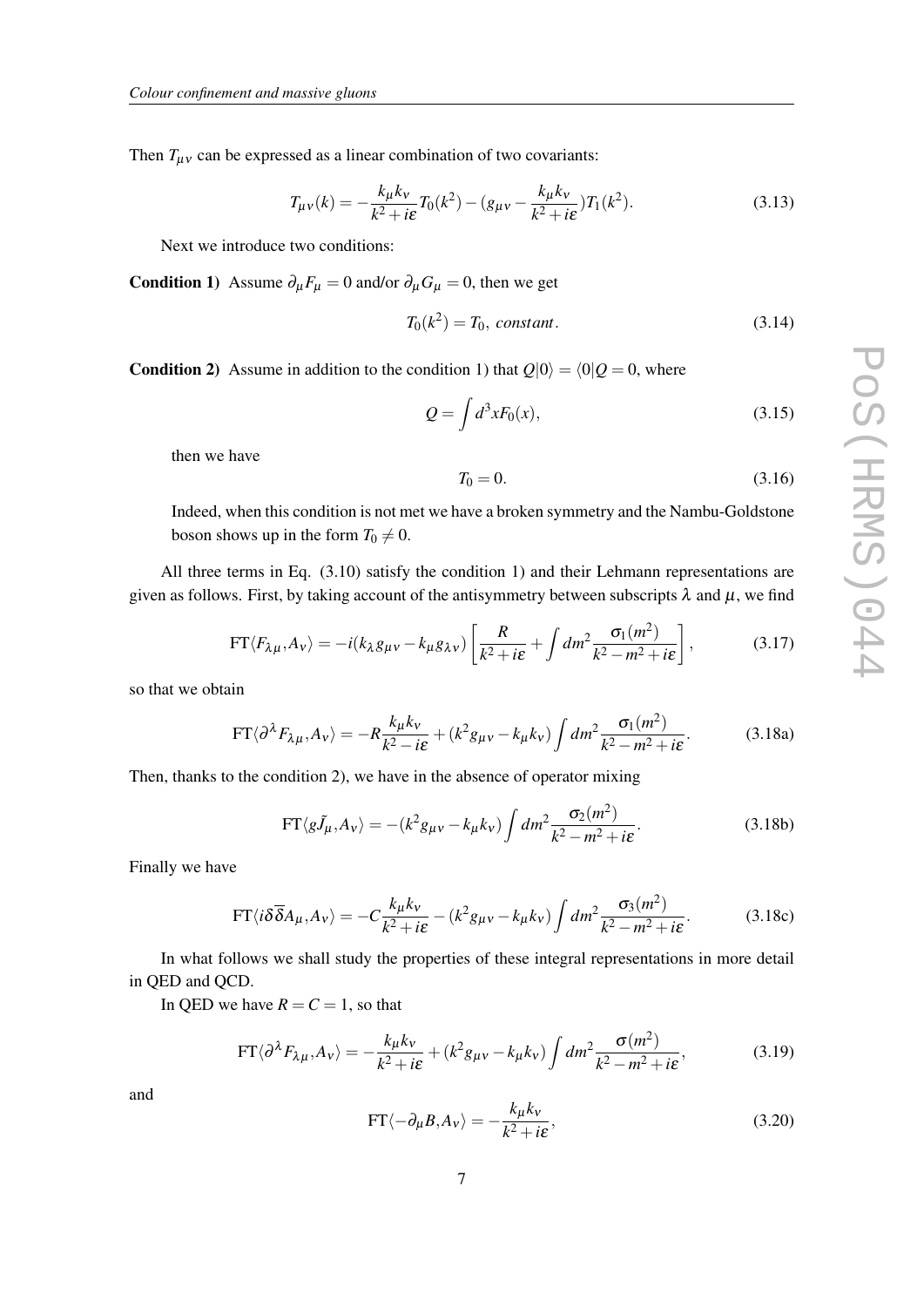so that we have

$$
FT\langle e\tilde{J}_{\mu}, A_{\nu}\rangle = (k^2 g_{\mu\nu} - k_{\mu} k_{\nu}) \int dm^2 \frac{\sigma(m^2)}{k^2 - m^2 + i\epsilon}.
$$
 (3.21)

The absence of the massless pole term in (3.21) reflects the fact that the conservation of charge is not broken.

In QCD let us assume that the condition for colour confinement  $(2.18)$  $(2.18)$  is satisfied, then we have

$$
FT\langle \delta \overline{\delta} A_{\mu}, A_{\nu} \rangle = -(k^2 g_{\mu\nu} - k_{\mu} k_{\nu}) \int dm^2 \frac{\sigma_3(m^2)}{k^2 - m^2 + i\epsilon},
$$
 (3.22)

which justifies the absence of the operator mixing in (3.18b). Since  $\tilde{J}_{\mu}$  is a linear combination of  $J_{\mu}$  and *i* $\delta \delta A_{\mu}$ , we can form a linear combination of (3.18b) and (3.22) to find

$$
FT\langle g\tilde{J}_{\mu}, A_{\nu}\rangle = -(k^2 g_{\mu\nu} - k_{\mu} k_{\nu}) \int dm^2 \frac{\tilde{\sigma}_2(m^2)}{k^2 - m^2 + i\epsilon},
$$
\n(3.23)

where  $\tilde{\sigma}_2$  is a linear combination of  $\sigma_2$  and  $\sigma_3$ . Then substituting (3.18a), (3.22) and (3.23) for Green's functions in Eq. (3.10) we find

$$
R = 0,\t\t(3.24)
$$

or

$$
FT\langle \partial^{\lambda} F_{\lambda\mu}, A_{\nu} \rangle = (k^2 g_{\mu\nu} - k_{\mu} k_{\nu}) \int dm^2 \frac{\sigma_1(m^2)}{k^2 - m^2 + i\epsilon},
$$
\n(3.25)

Thus we find that there are no contributions to this two-point function from massless gluon states indicating the absence of the massless gluon.

Then what would be the mechanism for generating the finite gluon mass? A possible candidate is the gluon condensate defined by

$$
\langle 0|A^a_\mu(x)A^b_\mu(x)|0\rangle = \delta_{ab}K \neq 0. \tag{3.26}
$$

A BRST invariant modification of (3.26) has been considered by Kondo *et al* to introduce an effective gluon mass [\[17](#page-13-0)]. For phenomenological implications of such a gluon condensate as in (3.26), see e.g. [\[18](#page-13-0)]. In the Lagrangian density ([2.2a](#page-2-0)) we find a term quartic in the gauge field and replacement of a pair of gauge fields by their vacuum expectation values (3.26) yields a mass term. By keeping only bilinear terms relevant to the description of the free massive gluon field, we find

$$
\mathcal{L}_{g} = \frac{1}{4} A_{a}^{\mu\nu} A_{\mu\nu}^{a} - \frac{1}{2} m_{0}^{2} A_{a}^{\mu} A_{\mu}^{a}, \qquad (3.27)
$$

where

$$
A^a_{\mu\nu} = \partial_\mu A^a_\nu - \partial_\nu A^a_\mu,\tag{3.28}
$$

$$
m_0^2 = g_0^2 c_2(G) K, \tag{3.29}
$$

where  $c_2(SU(N)) = N$ . This gluon condensate does not violate the colour SU(3) symmetry nor the BRST invariance provided that the mass term in  $(3.27)$  is dynamically generated.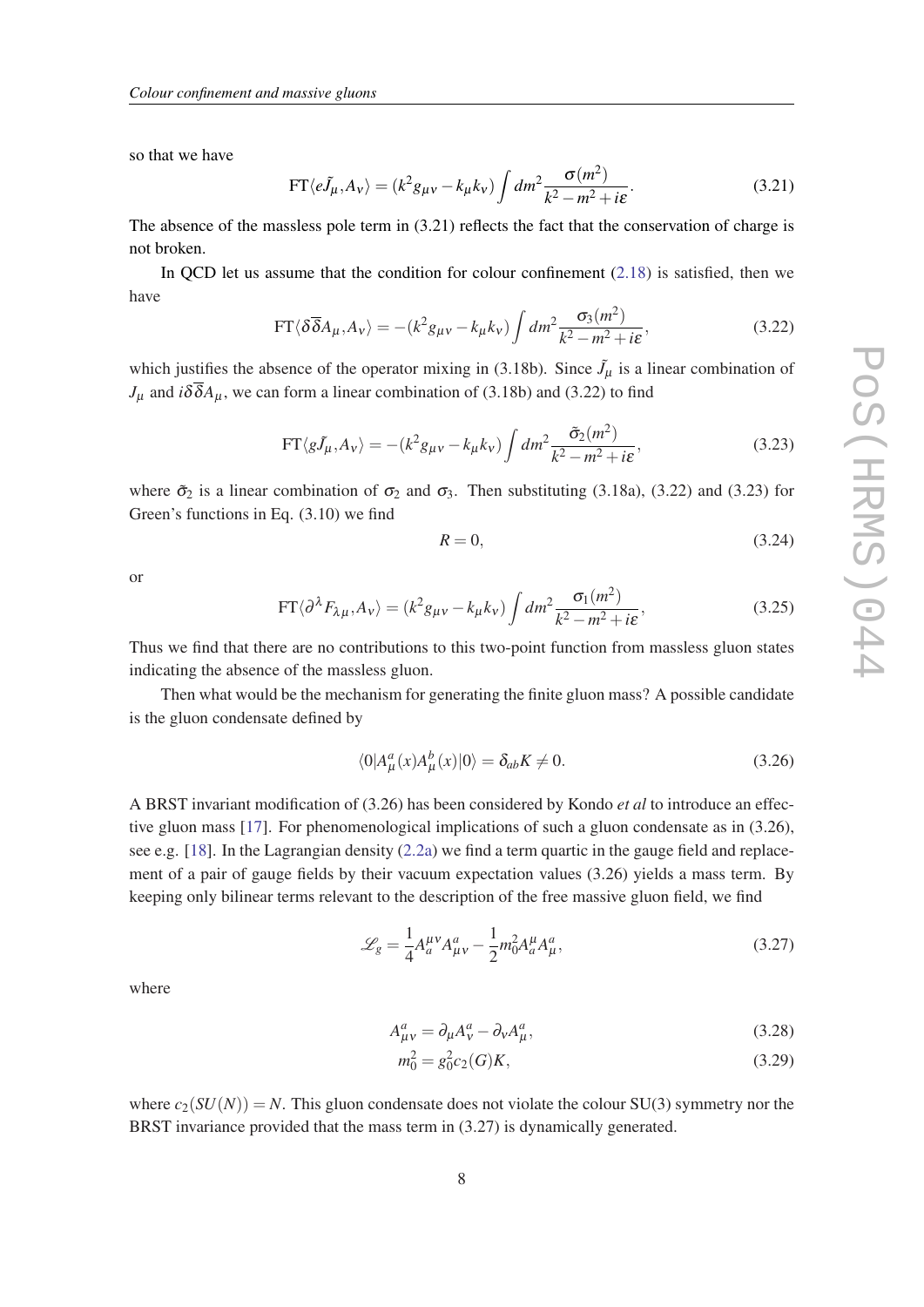#### 4. Equivalence Class of Gauges

In Sec. 2 we have introduced the QCD Lagrangian density that depends on the gauge parameter  $\alpha$ . We shall study here how theoretical predictions depend on this parameter.

In perturbation theory all the observable quantities are independent of the choice of the gauge parameter, but this is not the case in the non-perturbative approach as we shall see later in this section. Let us consider a class of Lagrangian densities  $\{\mathscr{L}_{\alpha}\}\$  representing a gauge theory such as QCD. Assume that all the members of this set are BRST invariant,

$$
\delta \mathcal{L}_{\alpha} = 0, \tag{4.1}
$$

and further that the difference between any two elements of this set is exact so that it can be expressed as the BRST transform of a certain operator  $\mathcal{M}$ ,

$$
\Delta \mathcal{L} = \mathcal{L}_{II} - \mathcal{L}_I = \delta \mathcal{M},\qquad(4.2)
$$

then this set  $\{\mathscr{L}_{\alpha}\}\$  is called an equivalence class of gauges (ECG) in a loose sense. We shall show latter, however, that we have to introduce an additional condition for identifying the element of an ECG in the non-perturbative approach.

Lagrangian densities corresponding to different choices of  $\alpha$  in ([2.2\)](#page-2-0) belong to the same class in perturbation theory since we have

$$
\Delta \mathcal{L} = \frac{1}{2} (\Delta \alpha) B \cdot B = -\frac{i}{2} (\Delta \alpha) \delta(\overline{c} \cdot B), \tag{4.3}
$$

or

$$
\mathcal{M} = -\frac{i}{2} (\Delta \alpha)(\overline{c} \cdot B). \tag{4.4}
$$

Now we introduce Green's functions in two gauges of the same ECG; then they are related to one another through the Gell-Mann-Low relation [\[19](#page-13-0)]:

$$
\langle A(x_1)B(x_2)\cdots\rangle_H = \langle A(x_1)B(x_2)\cdots \exp(i\Delta S)\rangle_I,
$$
\n(4.5)

where  $A, B, \cdots$  are local operators, and

$$
\Delta S = \int d^4x \Delta \mathcal{L} = \delta \int d^4x \mathcal{M}.
$$
 (4.6)

In particular, when all the local operators are BRST invariant, namely

$$
\delta A = \delta B = \dots = 0,\tag{4.7}
$$

we obtain

$$
\langle A(x_1)B(x_2)\cdots\rangle_{II} = \langle A(x_1)B(x_2)\cdots\rangle_{I},\tag{4.8}
$$

by expanding the r.h.s of Eq. (4.5) in powers of ∆*S*. Since *A*, *B*,··· are closed and ∆*S* is exact, we have

$$
\langle A, B, \cdots, (\Delta S)^n \rangle = 0. \tag{4.9}
$$

Since we are exploiting a series expansion in powers of ∆*S*, the proof of (4.8) is based on an assumed convergence of this series.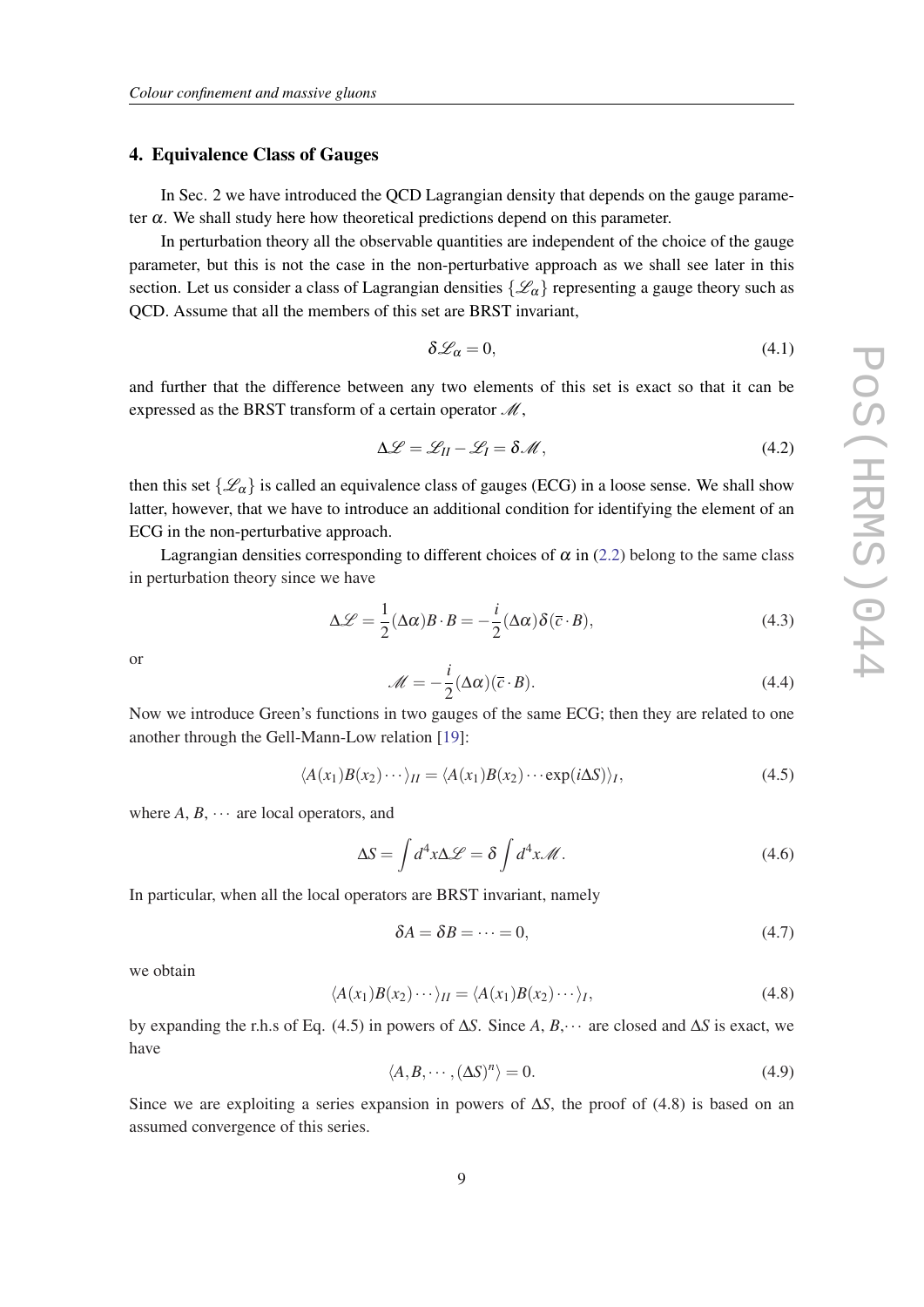In what follows we shall restrict ourselves to the Lagrangian density [\(2.2](#page-2-0)) and assume that all the quark masses have certain fixed values. Then a theory is characterized by  $\alpha$  and  $g^2$ . We shall plot  $(\alpha, g^2)$  on a two-dimensional half-plane

$$
-\infty < \alpha < \infty, \quad g^2 > 0,\tag{4.10}
$$

then each point on this half-plane corresponds to one theory. Now we introduce renormalization group (RG) with the generator of this RG given by [[14\]](#page-13-0)

$$
\mathcal{D} = \mu \frac{\partial}{\partial \mu} + \beta(g) \frac{\partial}{\partial g} - 2\alpha \gamma(g, \alpha) \frac{\partial}{\partial \alpha},
$$
(4.11)

where *u* denotes the renormalization point with dimension of mass and  $\gamma$  is the anomalous dimension of the colour gauge field. Since we have discussed applications of RG to Green's functions elsewhere [\[3](#page-12-0), [14\]](#page-13-0), we shall confine ourselves to the study of running parameters defined by

$$
\overline{g}(\rho) = \exp(\rho \mathcal{D}) \cdot g,\n\overline{\alpha}(\rho) = \exp(\rho \mathcal{D}) \cdot \alpha,\n\overline{\mu}(\rho) = \exp(\rho \mathcal{D}) \cdot \mu = e^{\rho} \mu,
$$
\n(4.12)

where  $\rho$  denotes the parameter of RG. In what follows we shall concentrate our attention on  $\bar{g}(\rho)$ and  $\overline{\alpha}(\rho)$ .

When we increase  $\rho$  from 0 to  $\infty$ , the point( $\overline{\alpha}(\rho), \overline{\beta}(\rho)$ ) moves along a line called the RG flow line (RGFL). Two theories corresponding to two points on the same RGFL are completely equivalent and physically identical as has been clarified in the applications of RG to Green's functions [[3](#page-12-0), [14\]](#page-13-0). The asymptotic limits of these running parameters are denoted by

$$
\bar{g}(\infty) = g_{\infty}, \qquad \bar{\alpha}(\infty) = \alpha_{\infty}, \tag{4.13}
$$

and such a point represents a sink of the RGFL. Asymptotic freedom that has been assumed throughout this article is characterized by

$$
g_{\infty} = 0. \tag{4.14}
$$

It should be emphasized that  $\alpha_{\infty}$  can assume only three alternative values depending on the choice of the starting point of the RGFL, namely

$$
\alpha_{\infty} = -\infty, 0, \alpha_0, \tag{4.15}
$$

where  $\alpha_0$  depends only on the number of quark flavors  $N_f$  in QCD

$$
\alpha_0 = -\frac{1}{3}(13 - \frac{4}{3}N_f). \tag{4.16}
$$

Without loss of generality we shall restrict ourselves to the following case:

$$
\alpha_0 > 0, \text{ or } N_f < 10. \tag{4.17}
$$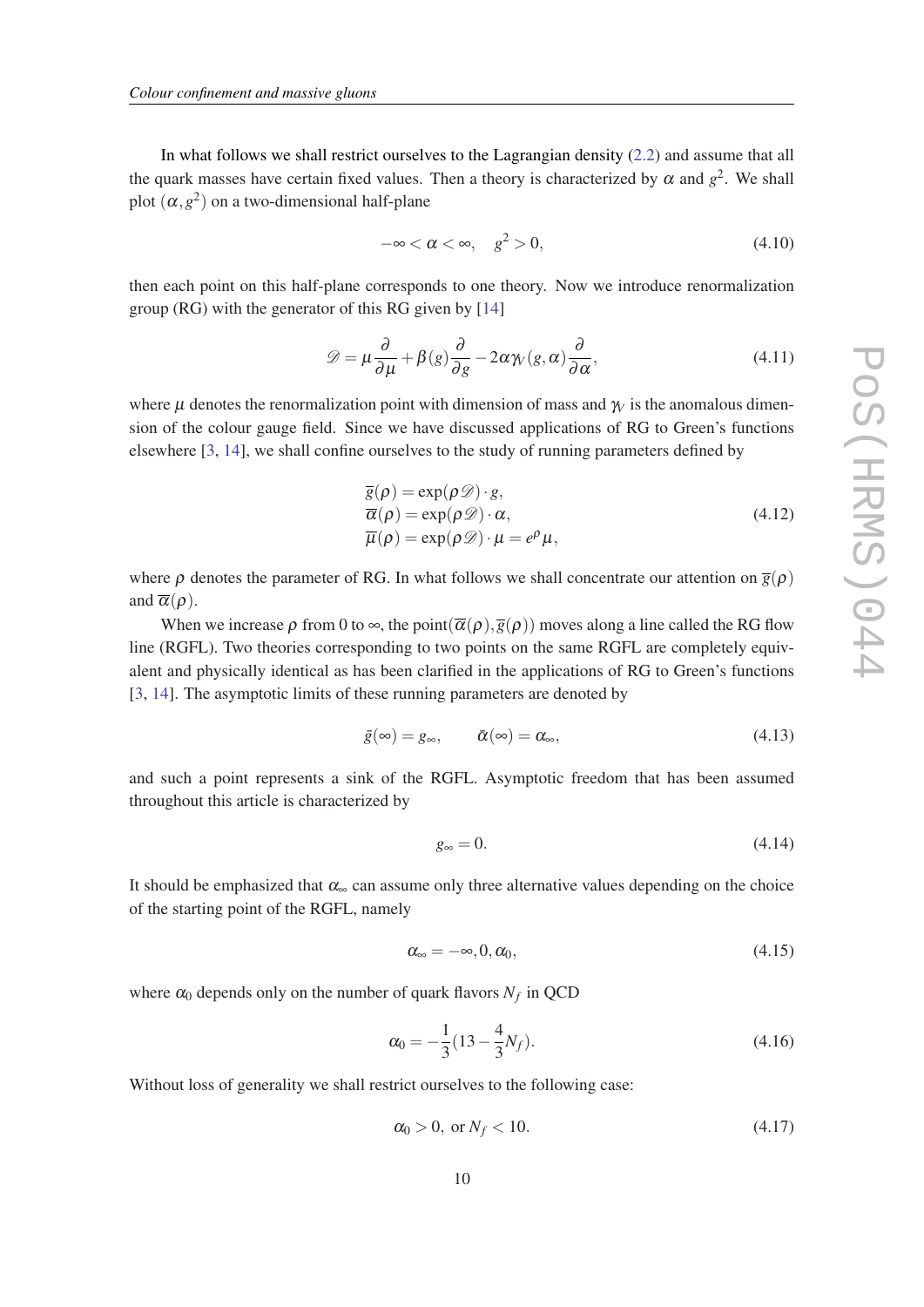The value of  $\alpha_{\infty}$  depends only on the initial value of  $\alpha$ , namely:

$$
\alpha_{\infty} = \begin{cases}\n\alpha_0, & \text{for } \alpha > 0, \\
0, & \text{for } \alpha = 0, \\
-\infty, & \text{for } \alpha < 0.\n\end{cases}
$$
\n(4.18)

We recall the arguments on the ECG. Equivalence of two gauges characterized by  $(\alpha_1, g_1^2)$  and  $(\alpha_2, \alpha_2^2)$  was based on series expansion in powers of  $\Delta \alpha$ , and when they belong to the same ECG so do also  $(\overline{\alpha}_1, \overline{\alpha}_1^2)$  and  $(\overline{\alpha}_2, \overline{\alpha}_2^2)$ . The equivalence of the latter is based on the series expansion in powers of  $\Delta\overline{\alpha}(\rho)$ . Now assume that  $\alpha_1 < 0$  and  $\alpha_2 > 0$ ; however small the difference  $\Delta\alpha = \alpha_2 - \alpha_1$ might be,  $\alpha_1$  tends to  $\infty$  and  $\alpha_2$  to  $\alpha_0$  so that  $\Delta \overline{\alpha}(\rho)$  tends to  $\infty$ . This fact casts a doubt on the convergence of the power series and we may conclude that these two points do not belong to the same ECG. Thus it is very likely that we have two sets of ECG defined on the two-dimensional parameter half-plane

$$
\mathscr{D}(-\infty) = \{ (\alpha, g^2) : \alpha < 0, g^2 > 0 \},\tag{4.19}
$$

$$
\mathscr{D}(\alpha_0) = \{ (\alpha, g^2) : \alpha > 0, g^2 > 0 \}.
$$
\n
$$
(4.20)
$$

Both of them are two-dimensional domains, but in addition we have a one-dimensional line which forms the border between them, namely,

$$
L(0) = \{ (\alpha, g^2) : \alpha = 0, g^2 > 0 \}.
$$
 (4.21)

Indeed,  $\bar{\alpha}(\rho)$  shows a discontinuity at  $\alpha = 0$  when  $\rho$  is chosen sufficiently large as it is the case for  $\alpha_{\infty}$ . Then with the help of Eq. (4.9) of [4], i.e.

$$
G(p_i; g, \alpha, \mu) = \exp \left[ \int_0^{\rho} d\rho' \bar{\gamma}(\rho') \right] \cdot G(p_i; \bar{g}(\rho), \bar{\alpha}(\rho), \bar{\mu}(\rho)),
$$

where  $\gamma$  denotes the anomalous dimension of the Green's function in question, we may conclude that Green's functions also develop a discontinuity at  $\alpha = 0$ . This discontinuity is certainly reflected in the Green's functions, for instance, in the form of the residue of the massless pole of the gluon propagator studied in the preceding section.

In this connection it is also important to recognize that particle masses defined as the pole positions of propagators are independent of  $\rho$  and thus are RG invariant as is clear from the above relationship.

Thus it seems likely that we have three ECG specified by the value of  $\alpha_{\infty}$ .

It has been shown already that the renormalization constant  $Z_3$  of the colour gauge field is given by  $[3, 14]$  $[3, 14]$  $[3, 14]$ 

$$
Z_3^{-1} = \frac{\alpha}{\alpha_{\infty}}.\tag{4.22}
$$

This constant is related to *C* in ([2.19\)](#page-4-0) through the formula  $[1-8]$  $[1-8]$  $[1-8]$  $[1-8]$ 

$$
\overline{C}(\rho) = \bar{a}(\rho) - 2 \int_{\rho}^{\infty} d\rho' \left( \bar{\gamma}_{V}(\rho') + \bar{\gamma}_{FP}(\rho') \right) \bar{a}(\rho') \exp \left[ -2 \int_{\rho}^{\rho'} d\rho'' \bar{\gamma}_{FP}(\rho'') \right],
$$
(4.23)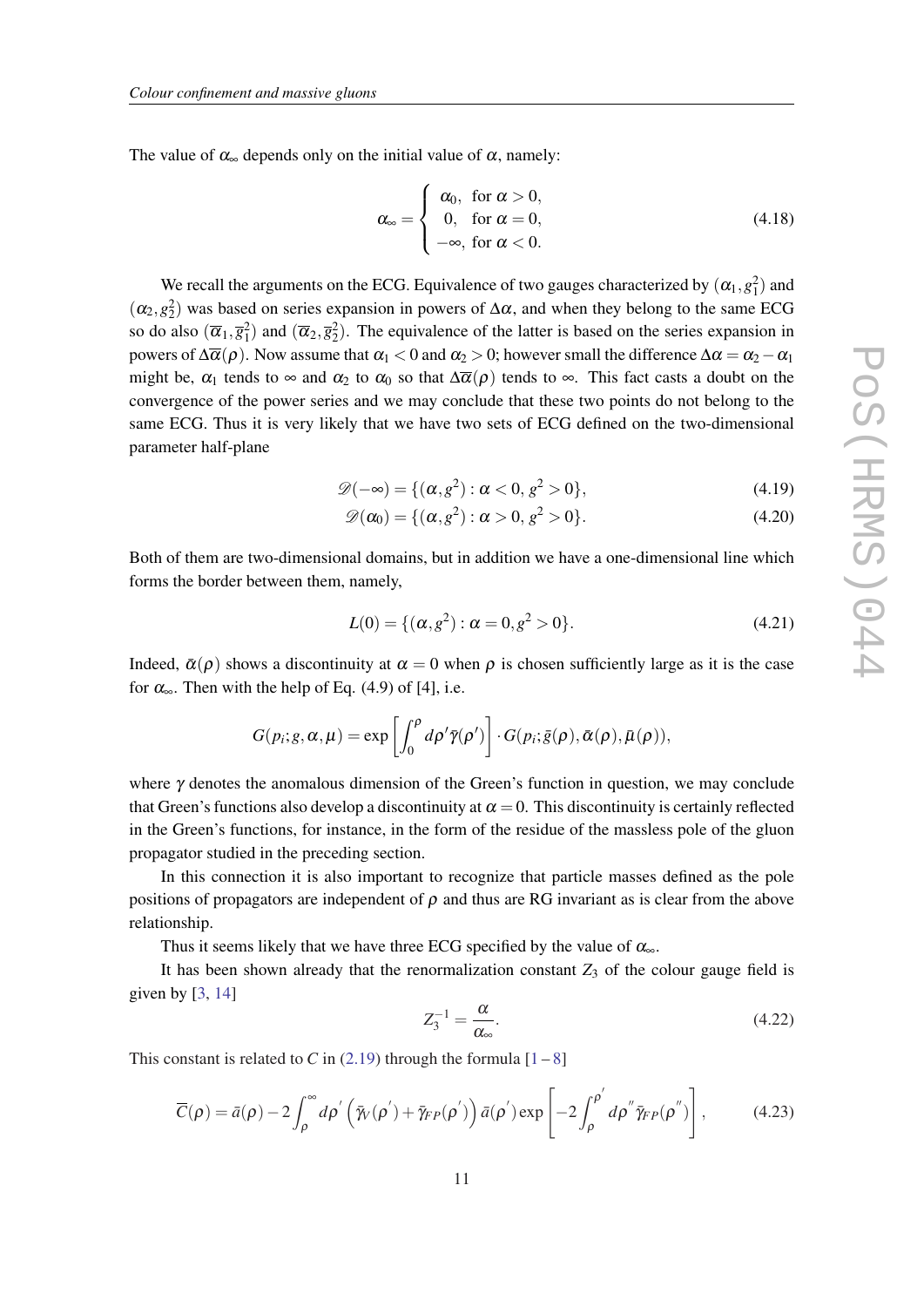where  $\gamma_{FD}$  is the anomalous dimension of the Faddeev Popov ghost fields and  $\overline{a}(\rho)$  is given by

$$
\overline{a}(\rho) = \frac{\overline{\alpha}(\rho)}{\alpha_{\infty}}.
$$
\n(4.24)

The validity of Eq.  $(4.23)$  has been tested in QED with the result that it reproduces  $C = 1$  correctly and the lack of asymptotic freedom in QED does not allow *C* to vanish. Hence charge confinement does not take place in QED. Therefore we have

$$
Z_3^{-1} = \begin{cases} 0, & \text{in } \mathcal{D}(-\infty) \text{ and } L(0), \\ \frac{\alpha}{\alpha_0}, & \text{in } \mathcal{D}(\alpha_0). \end{cases}
$$
 (4.25)

Combining (4.23) and (4.25) we find

$$
C = 0, \text{ in } \mathcal{D}(-\infty) \text{ and } L(0),
$$
  
\n
$$
C \neq 0, \text{ in } \mathcal{D}(\alpha_0).
$$
\n(4.26)

This amounts to the conclusion that gluons are massive in the confinement phase,  $\mathcal{D}(-\infty)$  and  $L(0)$ , whereas they remain massless in the deconfinement phase  $\mathscr{D}(\alpha_0)$ .

The case of  $\alpha_0 < 0$  is slightly more complicated, but essential features such as the existence of two phases are the same.

### 5. Conclusions

Theories described by the Lagrangian density [\(2.1\)](#page-2-0) corresponding to different choices of the gauge parameter  $\alpha$  belong to the same ECG in perturbation theory. This class is split into three, however, in non-perturbative approach depending on their convergence properties. Green's functions in QCD are expanded in double power series in  $g^2$  and  $\alpha g^2$ , and the critical parameters governing the convergence of the expansion are the asymptotic values of  $g^2$ ,  $\alpha$ , and  $\alpha g^2$ . The last one cannot be evaluated exactly, but is is still possible to judge whether it is equal to zero or non-zero.

In order to clarify the differences among the three classes in the convergence properties we shall tabulate them in what follows:

# **Case 1)**  $\alpha_0 > 0$  or  $N_f < 10$ .

| region             | $(\alpha g^2)$<br>J∞ |                  | confinement | gluon mass |
|--------------------|----------------------|------------------|-------------|------------|
| $D(-\infty)$ :     | $\neq$ ()            |                  | ves         | ΞU         |
| $D(0)$ or $L(0)$ : |                      |                  | ves         | $+$ $+$    |
| $D(\alpha_0)$      |                      | $\neq 0, \infty$ | no          |            |

In this case *D*(0) or *L*(0) is a straight line  $\alpha = 0$  and forms the border between *D*( $-\infty$ ) and  $D(\alpha_0)$ .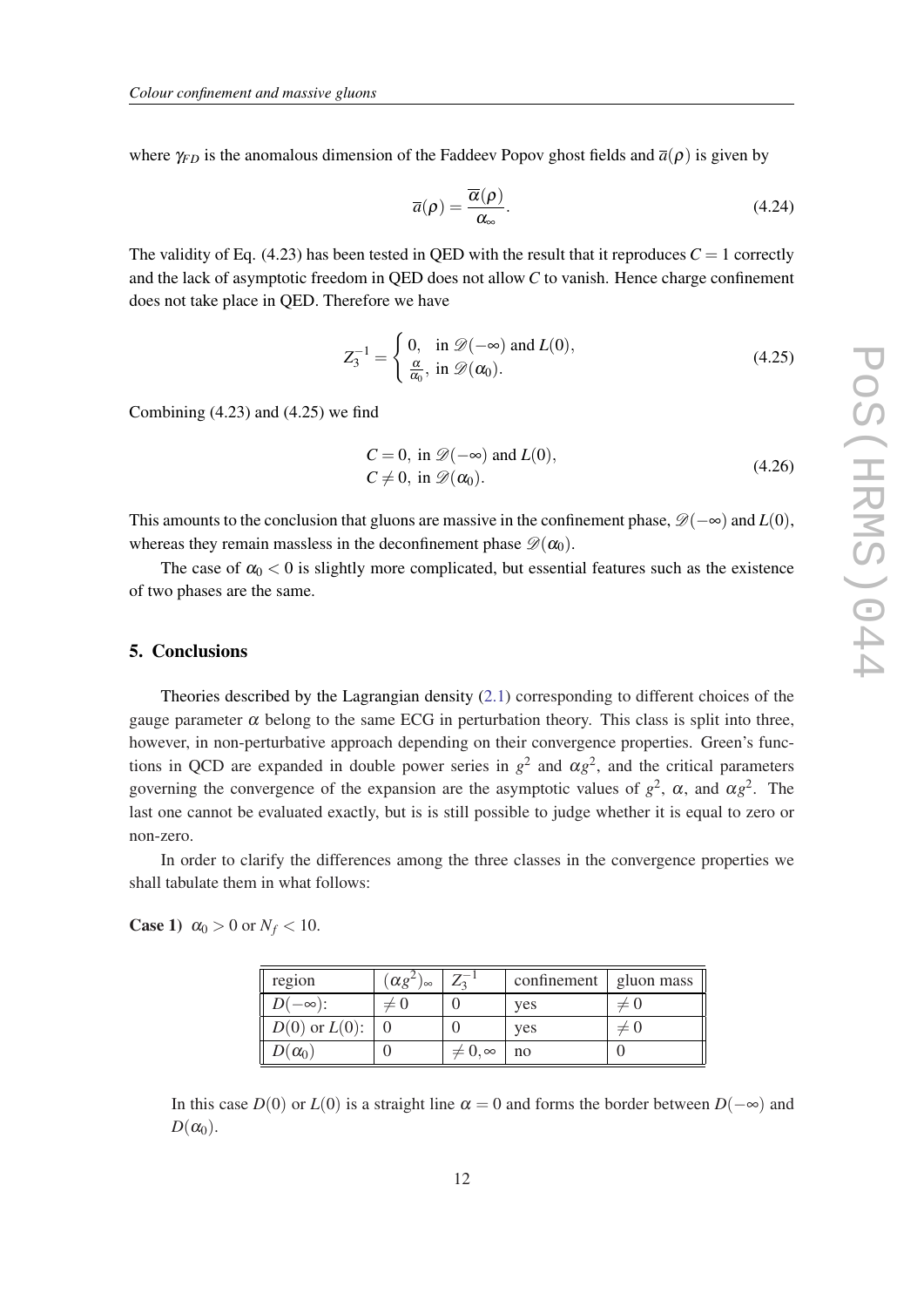<span id="page-12-0"></span>**Case 2)**  $\alpha_0 < 0$  or  $10 \le N_f \le 16$ .

| region                           | $(\alpha g^2)$<br>$1\infty$ |                  | confinement $\vert$ gluon mass |           |
|----------------------------------|-----------------------------|------------------|--------------------------------|-----------|
| $D(-\infty)$ :                   | $\neq$ ()                   |                  | ves                            | $\neq$ () |
| $D(\alpha_0)$ or $L(\alpha_0)$ : |                             | $\neq 0, \infty$ | no                             |           |
| D(0)                             |                             | $\infty$         | no                             |           |

In this case  $D(\alpha_0)$  or  $L(\alpha_0)$  is a RGFL and forms the border between  $D(-\infty)$  and  $D(0)$ .

Our naive belief in the independence of physics on the gauge parameter is no longer justified, but instead three phases show up. There are confinement and deconfinement phases, and in the former gluons turn out to be massive and in the latter they remain massless.

Colour confinement is one of the central issues in QCD so that there are various interpretations of this feature. In this paper we have adopted the interpretation that coloured particles are not subject to observation just because coloured states are unphysical in the sense of Eq. [\(2.16](#page-3-0)). Then the emergence of massive gluons is an inevitable consequence of this interpretation.

## References

- [1] K. Nishijima, *Confinement of quarks and gluons*, *Int. J. Mod. Phys.* A 9, 3799 (1994).
- [2] K. Nishijima, *Confinement of quarks and gluons II*, *Int. J. Mod. Phys.* A 10, 3155 (1995).
- [3] K. Nishijima, *BRS invariance, asymptotic freedom and color confinement (a review)*, *Czech. J. Phys.* 46, 1 (1996).
- [4] M. Chaichian and K. Nishijima, *Renormalization constant of the color gauge field as a probe of confinement*, *Eur. Phys. J.* C 22, 463 (2001) [hep-th/0010079].
- [5] M. Chaichian and K. Nishijima, *Does color confinement imply massive gluons?*, *Eur. Phys. J.* C 47, 737 (2006).
- [6] M. Chaichian and K. Nishijima, *An Essay on color confinement*, in *Quantum Field Theory: A Twentieth Century Profile*, with a foreword by Freeman J. Dyson, ed. A. N. Mitra, Hindustan Book Agency (India) and Indian National Science Academy, 2000 [hep-th/9909158].
- [7] M. Chaichian and K. Nishijima, *Significance of the renormalization constant of the colour gauge field*, in proceedings of the *2002 International Workshop on Strong Coupling Gauge Theories and Effective Field Theories*, Nagoya, Japan, 10–13 December 2002 [hep-th/0302208].
- [8] M. Chaichian and K. Nishijima, *The Goto-Imamura-Schwinger term and renormalization group*, *Sci. Rev. J.* 31, 57 (1999) [hep-th/9909159].
- [9] D. J. Gross and F. Wilczek, *Ultraviolet behavior of non-Abelian gauge theories*, *Phys. Rev. Lett.* 30, 1343 (1973).
- [10] H. D. Politzer, *Reliable perturbative results for strong interactions?*, *Phys. Rev. Lett.* 30, 1346 (1973).
- [11] C. Becchi, A. Rouet and R. Stora, *Renormalization of gauge theories*, *Ann. Phys.* 98, 287 (1976); I. V. Tyutin, *Gauge invariance in field theory and statistical mechanics*, Lebedev preprint FIAN, n◦39 (1975).